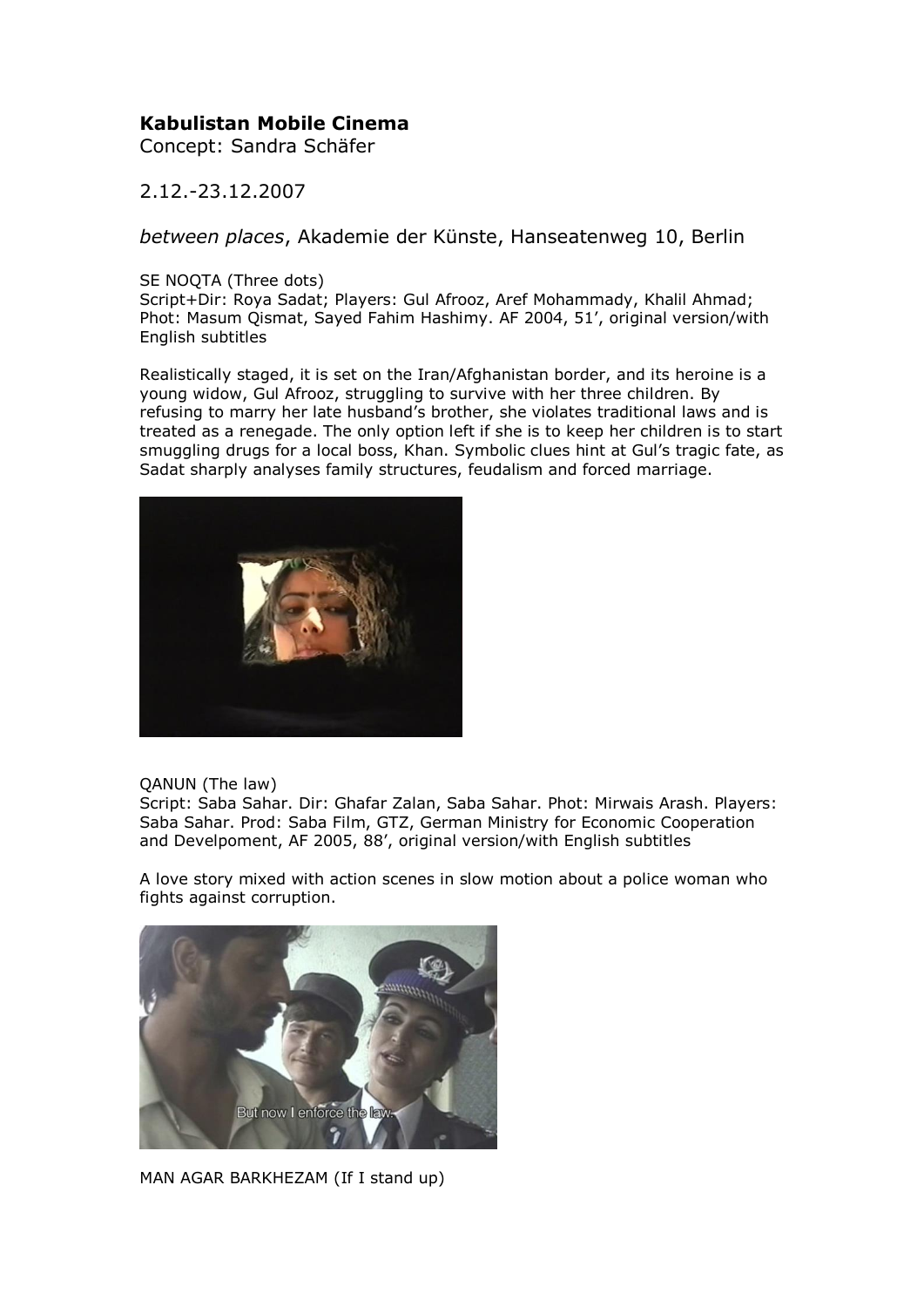Script+Dir: Shakeba Adil, Halima Hussaini, Kristina Tikke Tuura; Phot: Shakeba Adil, Halima Hussaini, Habib Samin; Editor: Silje Vik Pedersen, Suliman Radmanish. AF 2004, 4 x 13', original version/with English subtitles

Portraits of four political engaged women in Afghanistan: Zakia Zaki, director of Radio Solh (»Radio Peace«), that started ist work already during the Taliban-Regime and has been on air already for three years. Malalai Joya, head of a hospital and representative of the province Farar, gives a speech in front of men in which she denounces corruption and one in front of women where she requires them to continue their education. Besides the school director Simin as well as the head of the women ministery and the representative of the province Badakhshan, Anis Akhgar, get presented. Massouda Jalal, presidential candidate of the elections in October 2004, promises a woman who lives in a refugee camp to improve her situation when she becomes president. This film got screened in Afghanistan for women in special screenings.



TA PARLAMAN (Up to the parliament) Script+Dir+Editor: Malek Shafi'i, Photography: Mohamad Haidari, Afghanistan 2005, 52', original version/ with English subtitles

The film shows the election campaigns of three women from the provinces Kabul, Balkh and Faryab during the parliament elections 2005. Three of six thousand candidates alltogether: one psychologist who works in the womens parc in Kabul with traumatized women, a judge who works for the juvenile court and the independant human rights commission and a widow who got well-known after the death of her husband for her sewing work. The final credits anounce that none of them has received a mandate in the parliament. The film got financed by the social-democratic Friedrich-Ebert-Stiftung.

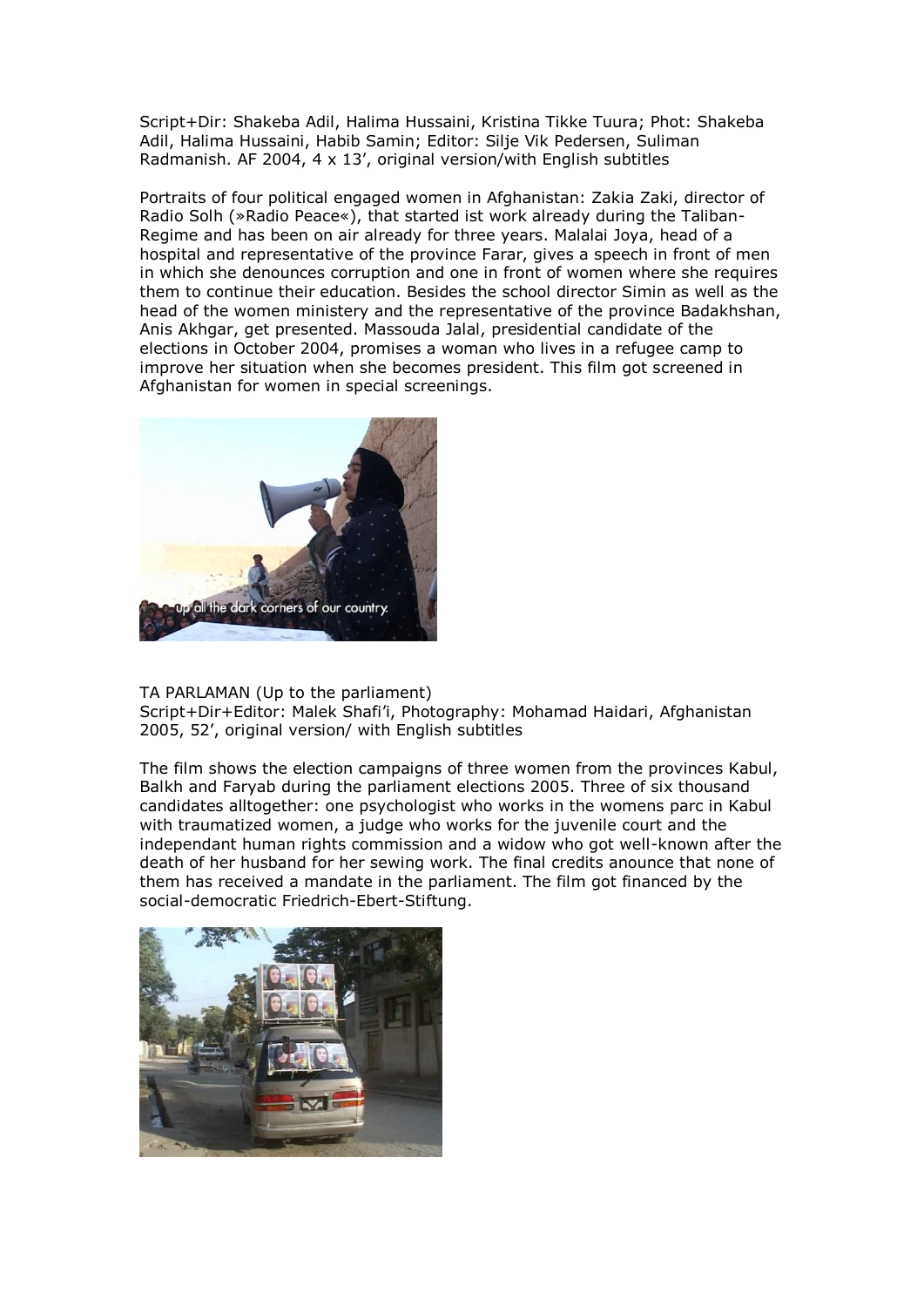## 11.000 KM FROM NEW YORK

Script & Director: Orzu Sharipov; Camera: Georgiy Dzalaev; Editor: Muborak Sharipova, Tajikistan 2005, 20', Dari, Paschtu, Uzbek/English subtitles

A barren landscape in northern Afghanistan. Fighting is going on. What remains are charred landscapes and people fleeing to the most remote areas of the steppe. In November 2001, the bloody battles of the Taliban force thousands of Afghans to seek refuge near the border to Tajikistan. Orzu Sharipov documents everyday life in the refugee camps. Children are born, they play and go to makeshift schools. A performance takes place in a community square: An actor rehearses different ways of crying together with the audience. A high-rise is built using a tarpaulin. With flying cloths, two boys re-enact the airliners that then destroyed the towers.



AFGHANISTAN 1362. Erinnerungen an eine Reise (Afghanistan 1362. Memories of a journey)

Script+Director: Volker Koepp; Editor: Lutz Körner. DDR 1985, 54', original version with German commentary

In this filmic diary the DEFA-documentary film team drifts four years after the Sowjetian invasion several places in Afghanistan. Koranic school, bazar and tanks as well as informal settlements, concrete factories and brick manufactories are shown. Volker Koepps »approaches to a foreign country« keeps distance from the socialistic brother state.



EIN TRAUM VON KABUL (Dreaming of Kabul) D: Dieter Matzka and Wilma Kiener. FRG 1989, 80 minutes, English version

The ideals and the dreams of the hippies of the late 70s are confronted with the reality in Kabul that exists at the end of the 90s. Donovan, Timothy Leary, Bommie Baumann and others talk about their former visions and dreams with the viewpoint of today.